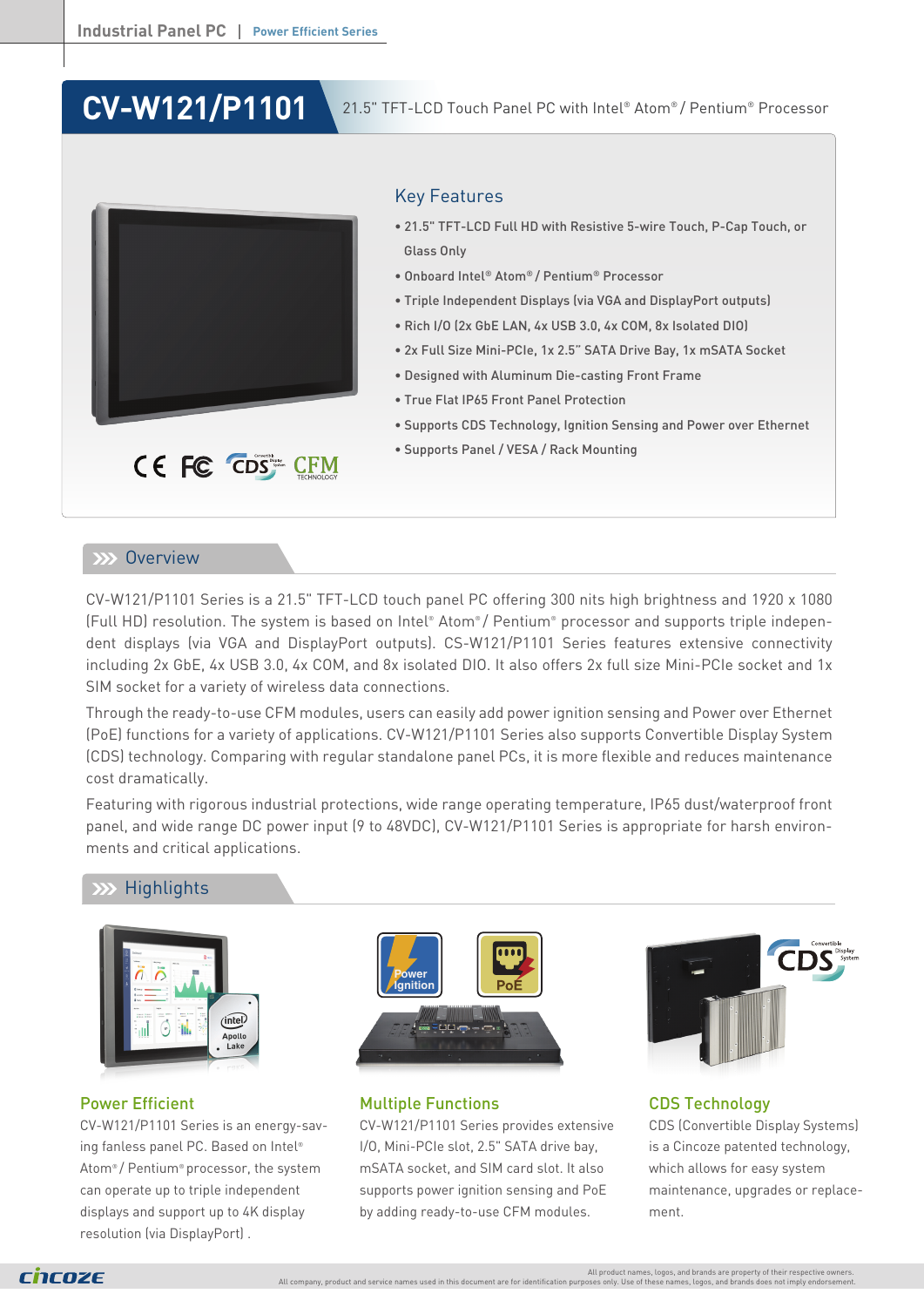# XX Specifications

#### **Display**

- LCD Size: 21.5" (16:9)
- Max. Resolution: 1920 x 1080
- Brightness (cd/m2): 300
- Contrast Ratio: 5000 : 1
- LCD Color: 16.7M
- Pixel Pitch (mm): 0.24825 (H) x 0.24825 (V)
- Viewing Angle (H-V): 178 / 178
- Backlight MTBF: 50,000 hrs (LED Backlight)

#### Touch

- Resistive 5-wire Touch for CV-W121R/P1101 Only
- Projected Capacitive Touch for CV-W121C/P1101 Only

#### Processor System

- Onboard Intel® Atom® x7-E3950 Quad Core Processor, up to 2.00 GHz
- Onboard Intel® Pentium® N4200 Quad Core Processor, up to 2.50 GHz

#### Memory

- 1x DDR3L 1333/1600/1866 MHz 204-Pin SO-DIMM Socket
- Supports up to 8GB (un-buffered and non-ECC)

#### **Graphics**

- Integrated Intel® HD Graphics 505
- Supports Triple Independent Display ( via VGA and DisplayPort outputs)

#### Audio Codec

Realtek ALC888-GR

#### External I/O Interface

- 1x VGA (1920 x 1200 @60Hz)
- 1x DisplayPort (4K x 2K @60Hz)
- 2x GbE LAN (Supports WoL, Teaming, Jumbo Frame & PXE), RJ45
- GbE1: Intel® I210IT
- GbE2: Intel® I210IT
- 4x USB 3.0 (Type A)
- 4x RS-232/422/485 with Auto Flow Control (Supports 5V/12V), DB9
- 1x Speaker-out & 1x Mic-in, Phone Jack 3.5mm
- 1x ATX Power On/Off Button
- 1x Reset Button
- 1x AT/ATX Mode Switch
- 1x Clear CMOS Switch
- 1x Remote Power On/Off Connector, 2-pin Terminal Block
- 8x Isolated DIO (4x DI/4x DO), 10-Pin Terminal Block

#### **Storage**

- 1x 2.5" HDD/SSD Drive Bay (SATA 3.0)
- 1x mSATA Socket (SATA 3.0, Shared by Mini-PCIe Socket)

#### Expansion

- 2x Full-size Mini-PCIe Socket
- 1x SIM Socket
- Supports Control Function Module (CFM) Technology
- Optional CFM IGN Module for Power Ignition Function
- Optional CFM PoE Module for Power over Ethernet Function
- Supports Convertible Display System (CDS) Technology
- 4x Antenna Holes

#### Other Features

• Watchdog Timer: Software Programmable Supports 256 Levels System Reset

- Internal Speaker AMP 2W + 2W
- OSD Function: LCD On/Off, Brightness Up, Brightness Down
- SuperCap Integrated for CMOS Battery Maintenance-free Operation
- Supports Instant Reboot Technology (0.2 sec)

#### Power Requirement

- Supports AT/ATX Power Type
- 1x 3-pin Terminal Block
- Power Input Voltage 9~48VDC
- Power Adapter AC/DC 12V/5A 60W or 24V/5A 120W (Optional)

#### Physical

- Dimensions (WxDxH, mm): 550 x 330.5 x 76.35 mm
- Weight: 7.05 kg
- Front Panel Construction: Flat Rugged Aluminum Die-casting Bezel
- Mounting: Panel / VESA / \*Rack Mounting (\*with optional mounting kit)
- Fanless Design

#### Environment

- Operating Temperature: 0°C to 60°C (with extended temperature peripherals; Ambient with air flow)
- Storage Temperature: -20°C to 60°C
- Relative Humidity: CV-W121R/P1101 & CV-W121C/P1101: 80% RH @ 40°C (Non-Condensing) CV-W121G/P1101: 90% RH @ 40°C (Non-Condensing)
- Shock: Operating, 15 Grms, Half-sine 11 ms Duration (w/ SSD, according to IEC60068-2-27)
- Vibration: Operating, 1.5 Grms, 5-500 Hz, 3 Axes (w/ SSD, according to IEC60068-2-64)
- IP Level: IP 65 Compliant Front Panel
- EMC: CE, FCC Class A

#### Protection

- Reverse Power Input Protection
- Over Voltage Protection: 58V
- Over Current Protection: 15A
- ESD Protection: +/-15kV (air), +/-8kV (contact)
- Surge Protection: 3.84 kV (impedance 12 ohm 1.2/50µs waveform)

#### Operating System

- Windows® 10
- Linux: Supports by project

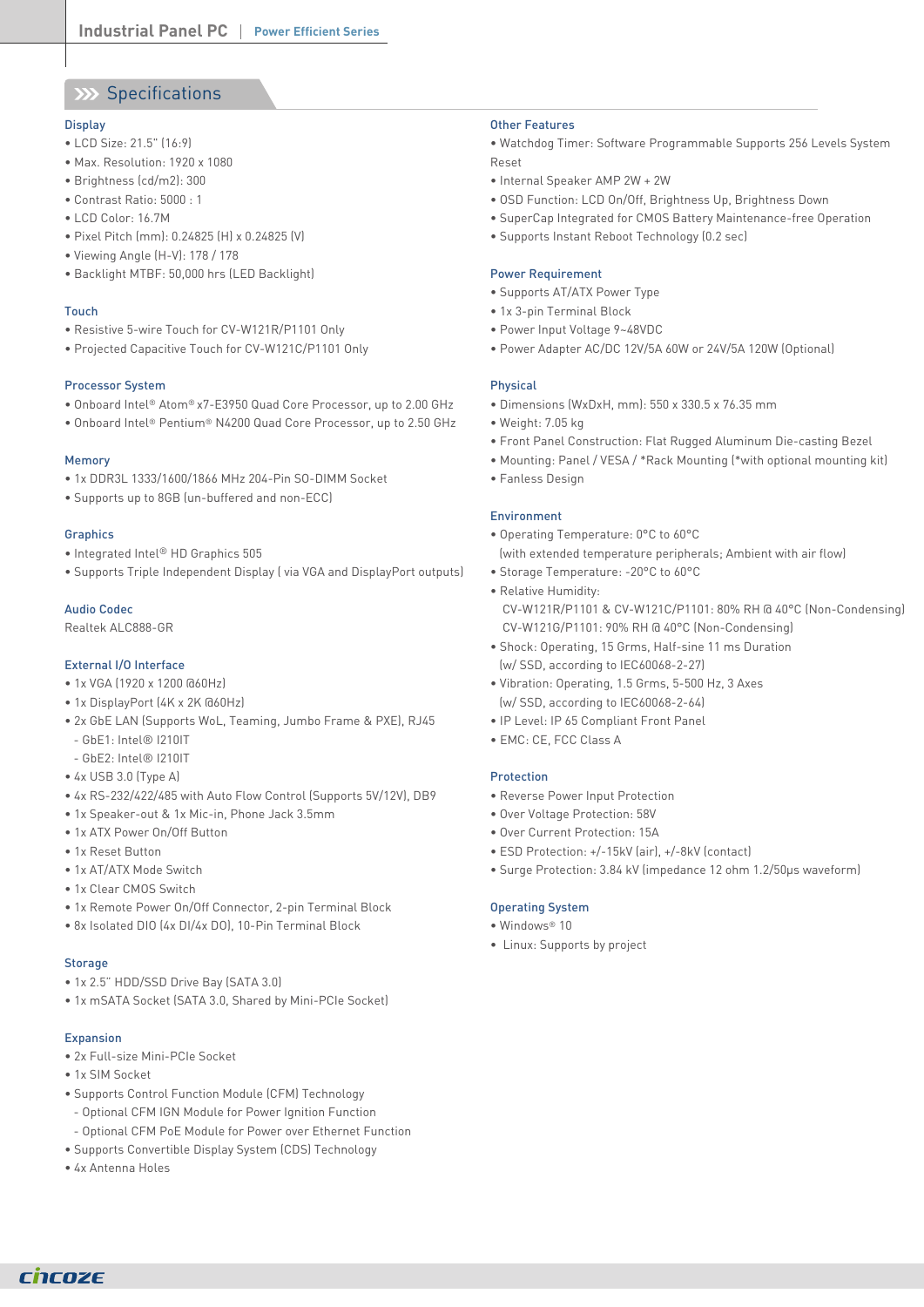# **XXX** External Layout



# XX Dimensions